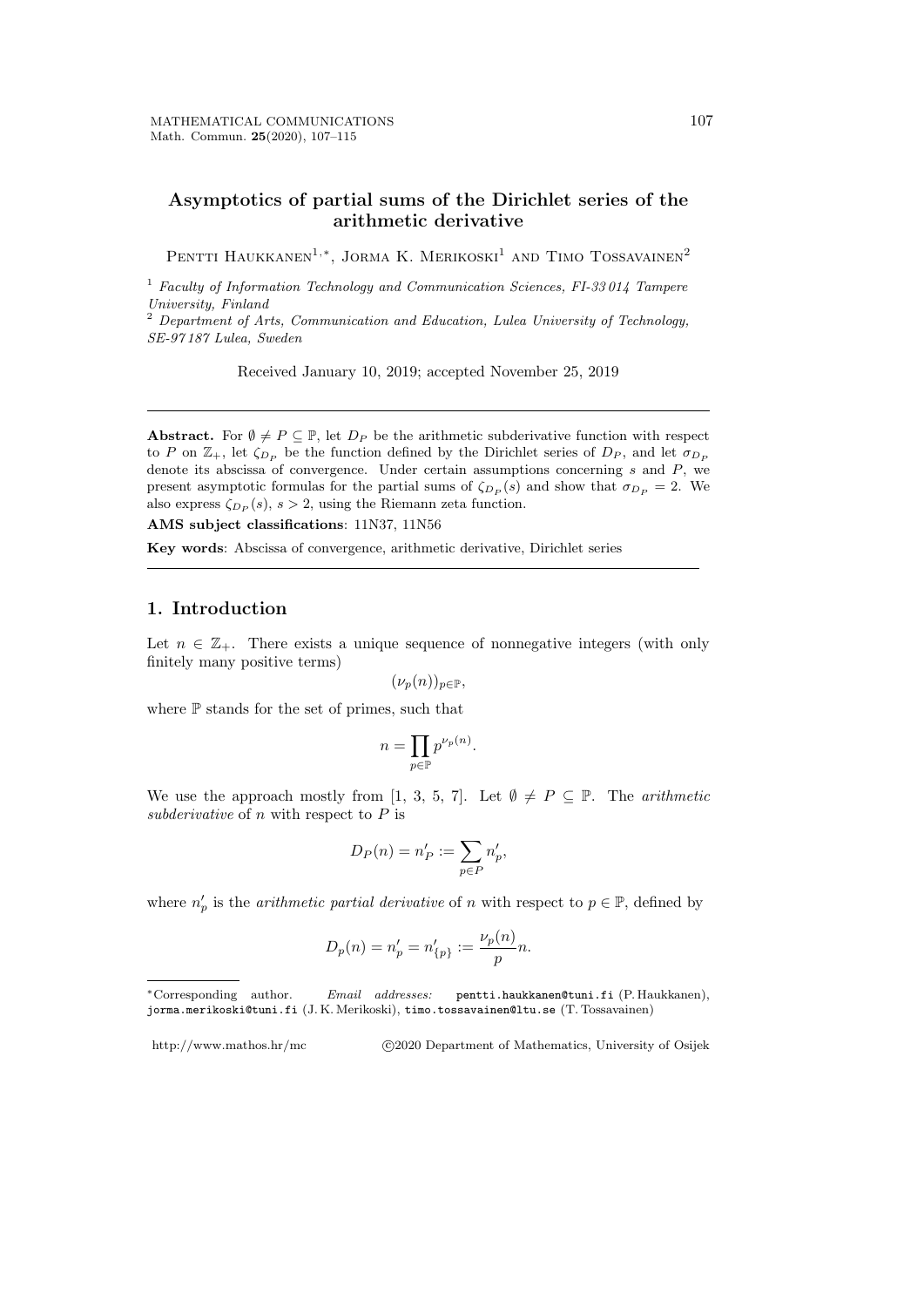The *arithmetic derivative* of *n* is

$$
D(n) = n' := n'_{\mathbb{P}} = \sum_{p \in \mathbb{P}} n'_p.
$$

We define the (*arithmetic*) *logarithmic subderivative*, *logarithmic partial derivative*, and *logarithmic derivative* of *n*, respectively, as follows:

$$
\mathrm{ld}_P(n) = \frac{n'_P}{n}, \quad \mathrm{ld}_p(n) = \frac{n'_p}{n}, \quad \mathrm{ld}(n) = \frac{n'}{n}.
$$

Let *f* be an arithmetic function. There exists  $\sigma_f \in \mathbb{R} \cup \{\pm \infty\}$  such that its *Dirichlet series*

$$
\sum_{n=1}^{\infty} \frac{f(n)}{n^s}, \quad s \in \mathbb{C},
$$

converges if  $\Re(s) > \sigma_f$  ( $\Re$  denotes the real part) and diverges if  $\Re(s) < \sigma_f$  (see [6, p. 108, Theorem 3. We call  $\sigma_f$  the *abscissa of convergence* of this series and define the function  $\zeta_f$  by

$$
\zeta_f(s) = \sum_{n=1}^{\infty} \frac{f(n)}{n^s}, \quad \Re(s) < \sigma_f.
$$

For example, let the function *u* be identically one. The Riemann zeta function is

$$
\zeta(s) = \sum_{n=1}^{\infty} \frac{1}{n^s} = \zeta_u(s)
$$
, and  $\sigma_u = 1$ .

Our paper originates from three results due to Barbeau [1]. The first one gives an upper bound for *n ′* using *n*:

**Lemma 1** (see [1, p. 118] or [7, Theorem 9]). Let  $n \in \mathbb{Z}_+$ . Then

$$
n' \le \frac{n \log n}{2 \log 2}.
$$

In the next theorem, the first and second formula describe the asymptotic behavior of

$$
\sum_{1 \leq n \leq x} \operatorname{ld}(n) \quad \text{and} \quad \sum_{1 \leq n \leq x} n' :
$$

**Theorem 1** (see [1, pp. 119–121] or [7, Theorem 24])**.** *Asymptotically,*

$$
\sum_{1 \le n \le x} \text{ld}(n) = Cx + O(\log x \log \log x)
$$

*and*

$$
\sum_{1 \le n \le x} n' = C \frac{x^2}{2} + O(x^{1+\delta}).
$$

*Here*

$$
C = \sum_{p \in \mathbb{P}} \frac{1}{p(p-1)} = 0.749\dots,\tag{1}
$$

*and*  $\delta > 0$  *is arbitrary.*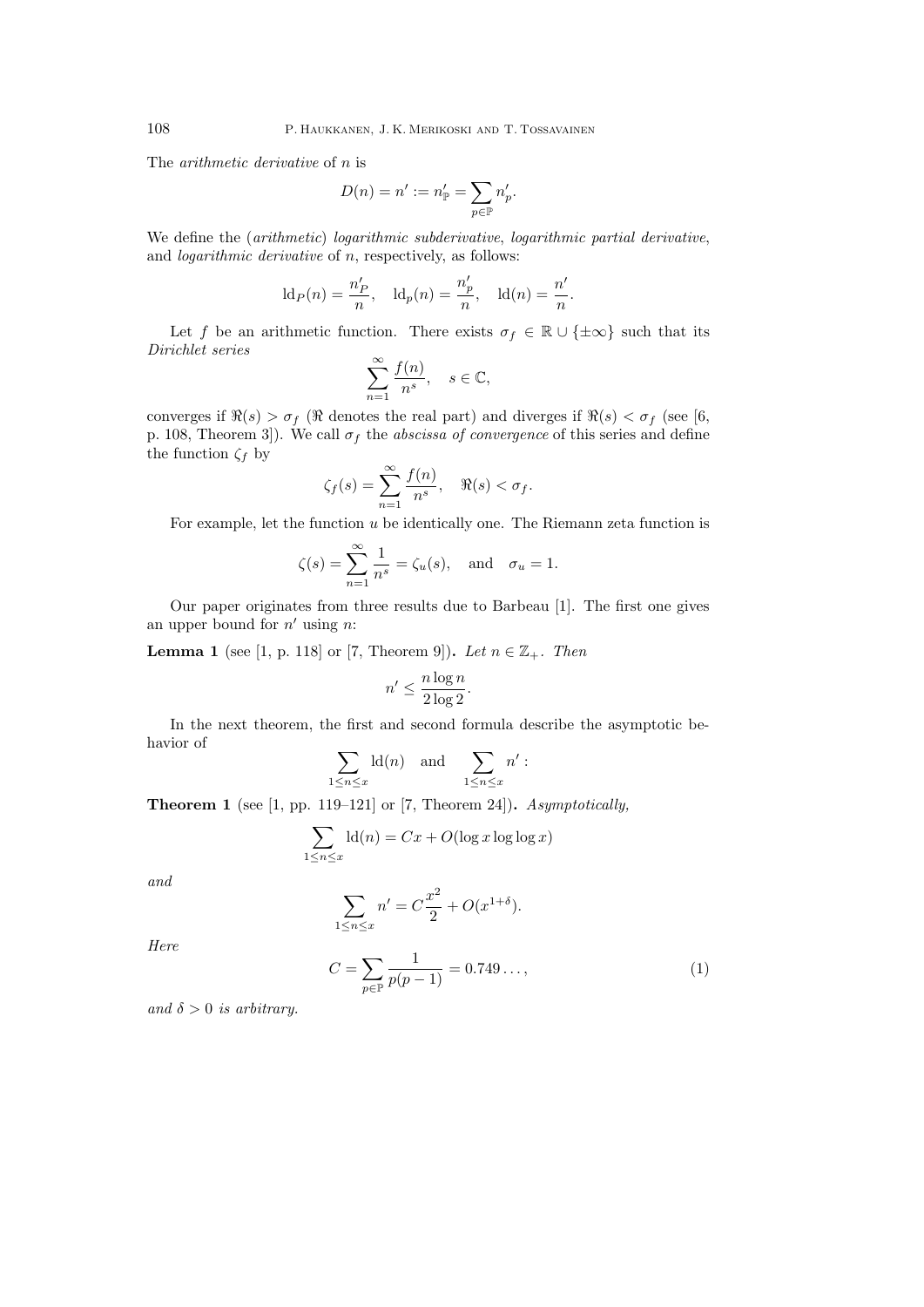In the proofs cited above, actually  $x \in \mathbb{Z}_+$ , but they can easily be extended to hold for  $x \in \mathbb{R}, x \geq 1$ .

Our goal is to find asymptotic formulas for the partial sums of  $\zeta_{D_P}(s)$ , in other words, for the sums

$$
\sum_{1 \le n \le x} \frac{n'}{n^s} \text{ and } \sum_{1 \le n \le x} \frac{n'_p}{n^s} \text{ and, more generally, for } \sum_{1 \le n \le x} \frac{n'_p}{n^s},\tag{2}
$$

where  $s \in \mathbb{R}$ . As a corollary, we will see that  $\sigma_D = \sigma_{D_p} = \sigma_{D_p} = 2$ . For  $s = 1$  and  $s = 0$ , the formulas concerning the first sum are already given in Theorem 1. Lastly, we express  $\zeta_{D_P}(s)$ ,  $s > 2$ , using the values of  $\zeta$ .

Our main tool is the following Abel's summation formula:

**Lemma 2** (see [6, p. 3, Theorem 1]). Let  $(a_n)$  be a sequence of complex numbers, *let*  $x > 1$ , and let  $g : [1, x] \to \mathbb{C}$  be a continuously differentiable function. Then

$$
\sum_{1 \le n \le x} a_n g(n) = \left(\sum_{1 \le n \le x} a_n\right) g(x) - \int_1^x \left(\sum_{1 \le n \le t} a_n\right) g'(t) \mathrm{d}t.
$$

### **2. Partial sums of**  $\zeta_D(2)$

In this section, we consider the first sum of  $(2)$  with  $s = 2$ . We obtain the following result:

**Theorem 2.** *Asymptotically,*

$$
\sum_{1 \le n \le x} \frac{n'}{n^2} = C \log x + O(1).
$$

**Proof***.* Applying Lemma 2 to

$$
a_n = \frac{n'}{n}, \quad g(x) = \frac{1}{x},
$$

*′*

we obtain

$$
\sum_{1 \le n \le x} \frac{n'}{n^2} = \sum_{1 \le n \le x} \frac{n'}{n} \frac{1}{n} = H(x) + K(x),
$$

where

$$
H(x) = \left(\sum_{1 \le n \le x} \frac{n'}{n}\right) \frac{1}{x}, \quad K(x) = \int_1^x \left(\sum_{1 \le n \le t} \frac{n'}{n}\right) \frac{1}{t^2} dt.
$$

By Theorem 1,

$$
H(x) = C + O(x^{-1} \log x \log \log x) = O(1)
$$
 (3)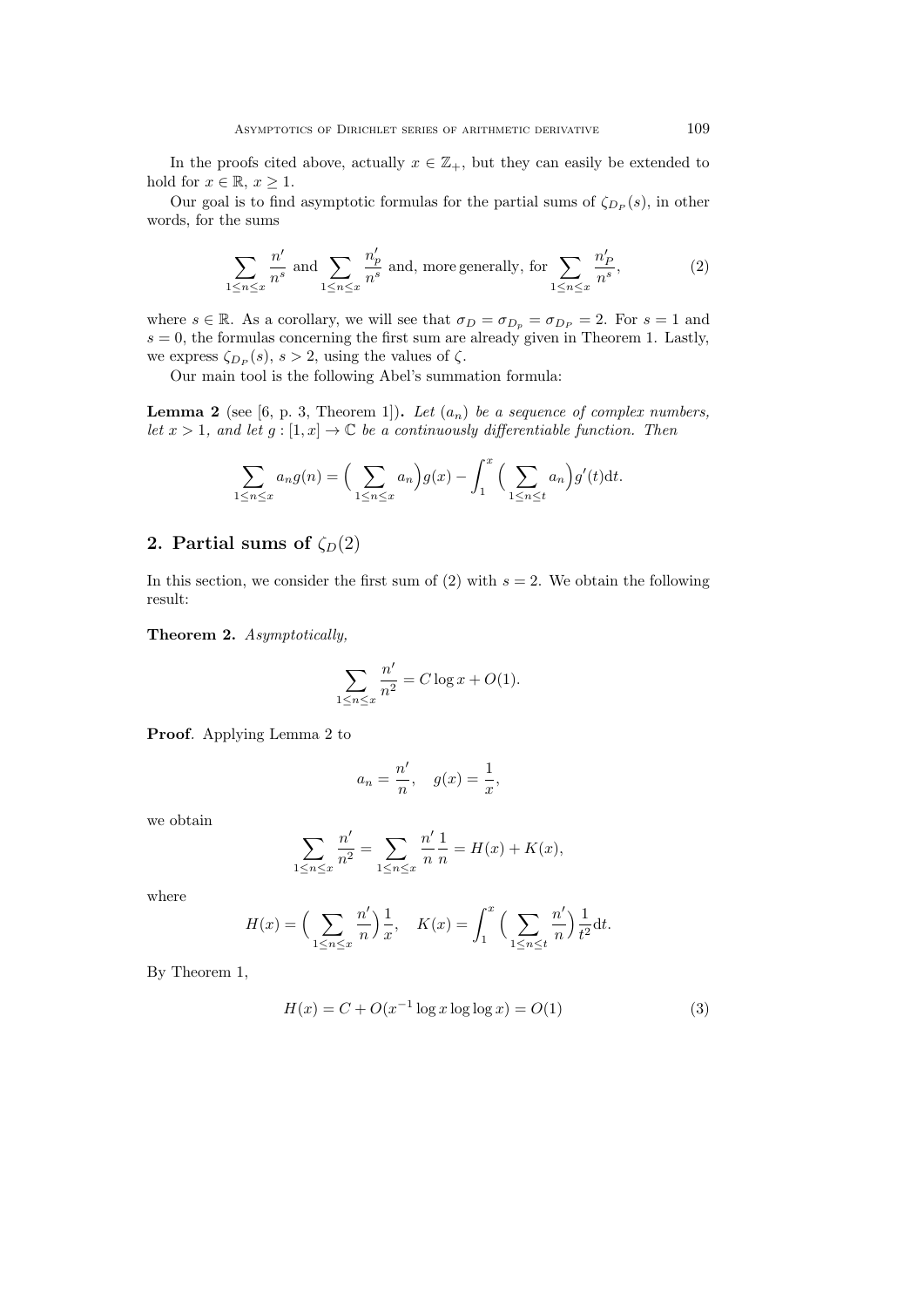and

$$
K(x) = \int_1^x (Ct + O(\log t \log \log t)) \frac{1}{t^2} dt
$$
  
= 
$$
\int_1^x C \frac{1}{t} dt + \int_1^x O(t^{-2} \log t \log \log t) dt
$$
  
= 
$$
C \log x + O\left(\int_1^x t^{-2} \log t \log \log t dt\right).
$$

Further, since

$$
\log t \log \log t = O(t^{\delta})
$$

for any  $\delta \in (0, 1)$ , we have

$$
K(x) = C \log x + O\left(\int_1^x t^{\delta - 2} dt\right) = C \log x + O(x^{\delta - 1}) + O(1)
$$
  
=  $C \log x + O(1)$ . (4)

Now, the claim follows from (3) and (4).

**Corollary 1.** *It holds that*  $\sigma_D = 2$ *.* 

**Proof***.* By Lemma 1,

$$
0 \le \frac{n'}{n^s} \le \frac{n \log n}{2n^s \log 2} = \frac{\log n}{2n^{s-1} \log 2}.
$$
 (5)

If *s >* 2, then the series

$$
\sum_{n=1}^{\infty} \frac{\log n}{n^{s-1}}
$$

converges. By using (5), we conclude that the series

$$
\sum_{n=1}^{\infty} \frac{n'}{n^s}
$$

converges, too. Hence  $\sigma_D \geq 2$ . On the other hand, since by Theorem 2 the series

$$
\sum_{n=1}^{\infty} \frac{n'}{n^2}
$$

diverges, we have  $\sigma_D \leq 2$ .

# **3. Partial sums of**  $\zeta_D(s)$ ,  $1 \neq s < 2$

Next, we study the first sum of (2) in the case of  $1 \neq s < 2$ .

 $\Box$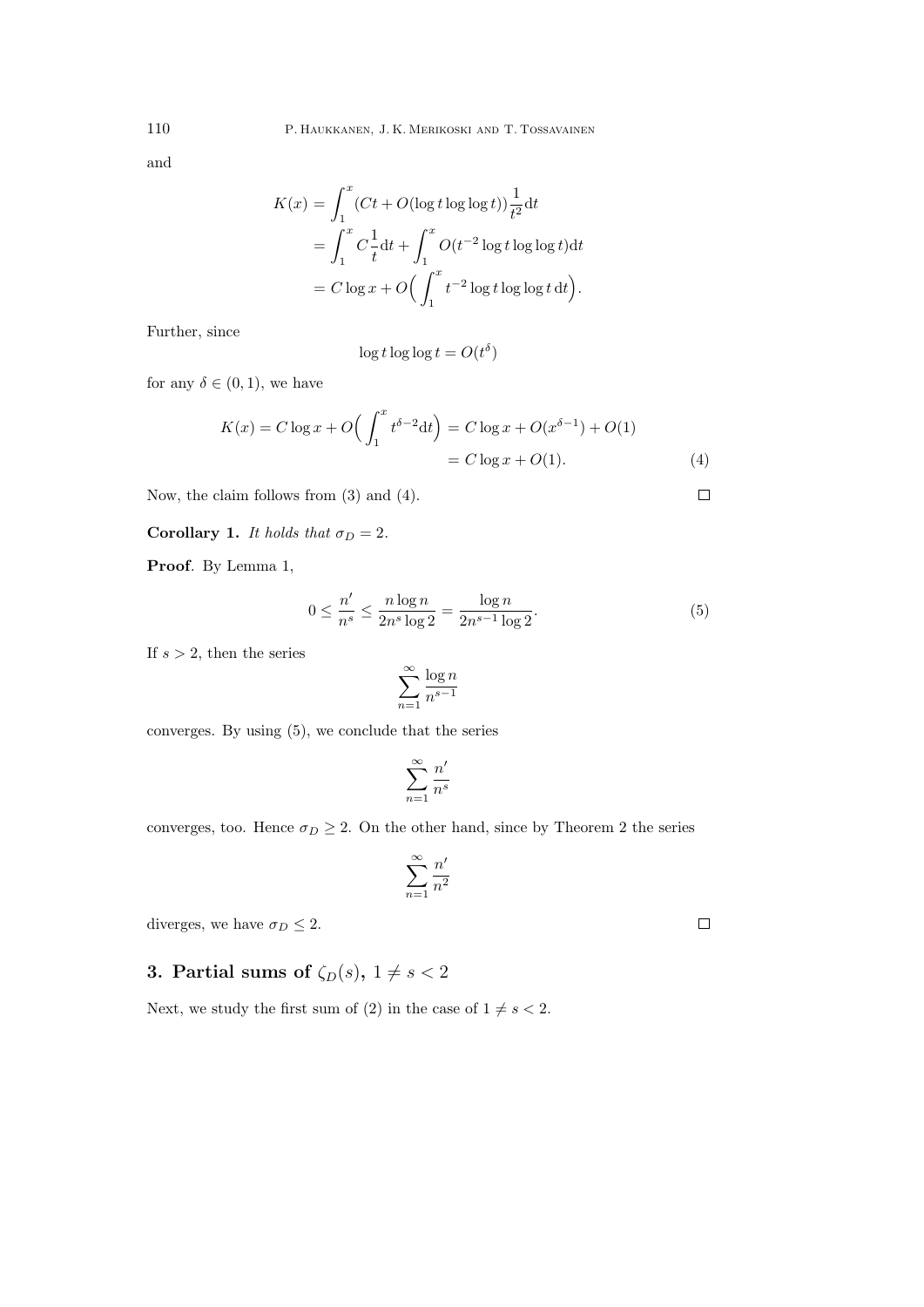**Theorem 3.** *Let*  $1 \neq s < 2$ *. Asymptotically,* 

$$
\sum_{1 \le n \le x} \frac{n'}{n^s} = \frac{C}{2-s} x^{2-s} + R(x),
$$

*where*  $R(x)$  *is defined as follows:* If  $1 < s < 2$ , then  $R(x) = O(1)$ . If  $s < 1$ , then  $R(x) = O(x^{\delta-(s-1)})$  *for any*  $\delta > 0$ *.* 

**Proof***.* Assume first that  $1 < s < 2$ *.* We proceed as in the proof of Theorem 2 but take

$$
g(x) = \frac{1}{x^{s-1}}.
$$

Then

$$
\sum_{1 \le n \le x} \frac{n'}{n^s} = H(x) + K(x),
$$

where

$$
H(x) = Cx^{2-s} + O(x^{1-s} \log x \log \log x) = Cx^{2-s} + O(1)
$$

and

$$
K(x) = \int_{1}^{x} (Ct + O(\log t \log \log t)) \frac{s-1}{t^{s}} dt
$$
  
=  $C(s-1) \int_{1}^{x} \frac{dt}{t^{s-1}} + (s-1) \int_{1}^{x} O(t^{-s} \log t \log \log t) dt$   
=  $C \frac{s-1}{2-s} x^{2-s} + O(1) + O\left(\int_{1}^{x} t^{-s} \log t \log \log t dt\right)$   
=  $C \frac{s-1}{2-s} x^{2-s} + O(1) + O\left(\int_{1}^{x} t^{\delta-s} dt\right)$   
=  $C \frac{s-1}{2-s} x^{2-s} + O(1) + O(x^{\delta-(s-1)}) + O(1).$ 

We can restrict ourselves to  $0 < \delta \leq s - 1$ . Then  $\delta - (s - 1) \leq 0$ , which implies that

$$
K(x) = C\frac{s-1}{2-s}x^{2-s} + O(1)
$$

and further,

$$
H(x) + K(x) = C\left(1 + \frac{s-1}{2-s}\right)x^{2-s} + O(1) = \frac{C}{2-s}x^{2-s} + O(1),
$$

completing the proof in this case.

If  $s < 1$ , then

$$
K(x) = C\frac{s-1}{2-s}x^{2-s} + O(x^{\delta - (s-1)}),
$$

and we can proceed as above.

Note that this theorem is a generalization of the latter part of Theorem 1; just set  $s = 0$ .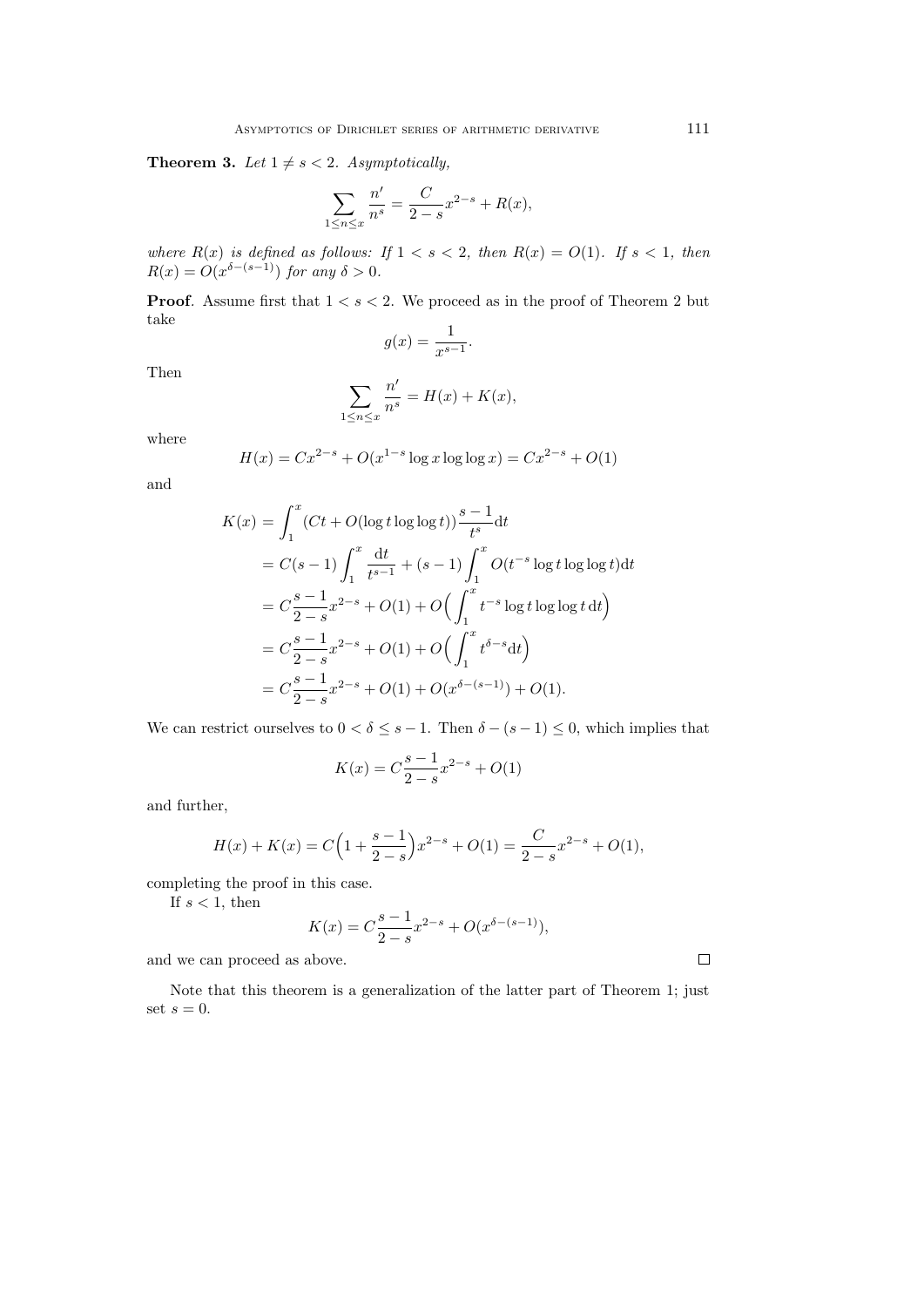### **4. Partial sums of**  $\zeta_{D_p}(1)$

We show that the asymptotic formulas for the partial sums of  $\zeta_D(s)$  given in Theorems 1–3 have variants for those of  $\zeta_{D_p}(s)$ . In these variants, the coefficient *C* given in (1) is replaced by  $C_p$  defined as

$$
C_p = \frac{1}{p(p-1)}, \quad p \in \mathbb{P}.
$$

Note that  $C = \sum_{p \in \mathbb{P}} C_p$ .

We begin the study of the partial sums of  $\zeta_{D_p}(s)$  with  $s=1$ .

**Theorem 4.** *Let*  $p \in \mathbb{P}$ *. Asymptotically,* 

$$
\sum_{1 \le n \le x} \mathrm{Id}_p(n) = C_p x + O(\log x).
$$

**Proof**. It is easy to see that it is enough to consider the sum

$$
\sum_{k=1}^{n} \mathrm{ld}_{p}(k) = \mathrm{ld}_{p} \prod_{k=1}^{n} k = \mathrm{ld}_{p}(n!).
$$

We modify the proof of the first part of Theorem 1. By [2, Theorem 416],

$$
n! = \prod_{q \in \mathbb{P}} q^{\mu_q(n)},\tag{6}
$$

where

$$
\mu_q(n) = \sum_{m=1}^{\infty} \left\lfloor \frac{n}{q^m} \right\rfloor = \sum_{m=1}^{\alpha(n)} \left\lfloor \frac{n}{q^m} \right\rfloor, \quad \alpha(n) = \left\lfloor \frac{\log n}{\log 2} \right\rfloor.
$$
 (7)

Now, denoting by  $\stackrel{(i)}{=}$  that the equation follows from the formula  $(i)$ , we obtain

$$
\mathrm{Id}_{p}(n!) \stackrel{(6)}{=} \mathrm{Id}_{p} \prod_{q \in \mathbb{P}} q^{\mu_{q}(n)} = \frac{\mu_{p}(n)}{p} \stackrel{(7)}{=} \frac{1}{p} \sum_{m=1}^{\alpha(n)} \left\lfloor \frac{n}{p^{m}} \right\rfloor
$$

$$
= \frac{1}{p} \sum_{m=1}^{\alpha(n)} \frac{n}{p^{m}} + \frac{1}{p} \sum_{m=1}^{\alpha(n)} O(1) \stackrel{(7)}{=} n \sum_{m=2}^{\alpha(n)+1} \frac{1}{p^{m}} + O(\log n)
$$

$$
= n \sum_{m=2}^{\infty} \frac{1}{p^{m}} - n \sum_{m=\alpha(n)+2}^{\infty} \frac{1}{p^{m}} + O(\log n)
$$

$$
= C_{p} n - \frac{n}{p^{\alpha(n)+1}(p-1)} + O(\log n).
$$

It remains to study the complexity of

$$
A(n) = \frac{n}{p^{\alpha(n)+1}(p-1)}.
$$

Since

$$
p^{\alpha(n)+1} \ge 2^{\alpha(n)+1} > n
$$

by (7), it follows that  $A(n) = O(1)$ , and the proof is complete.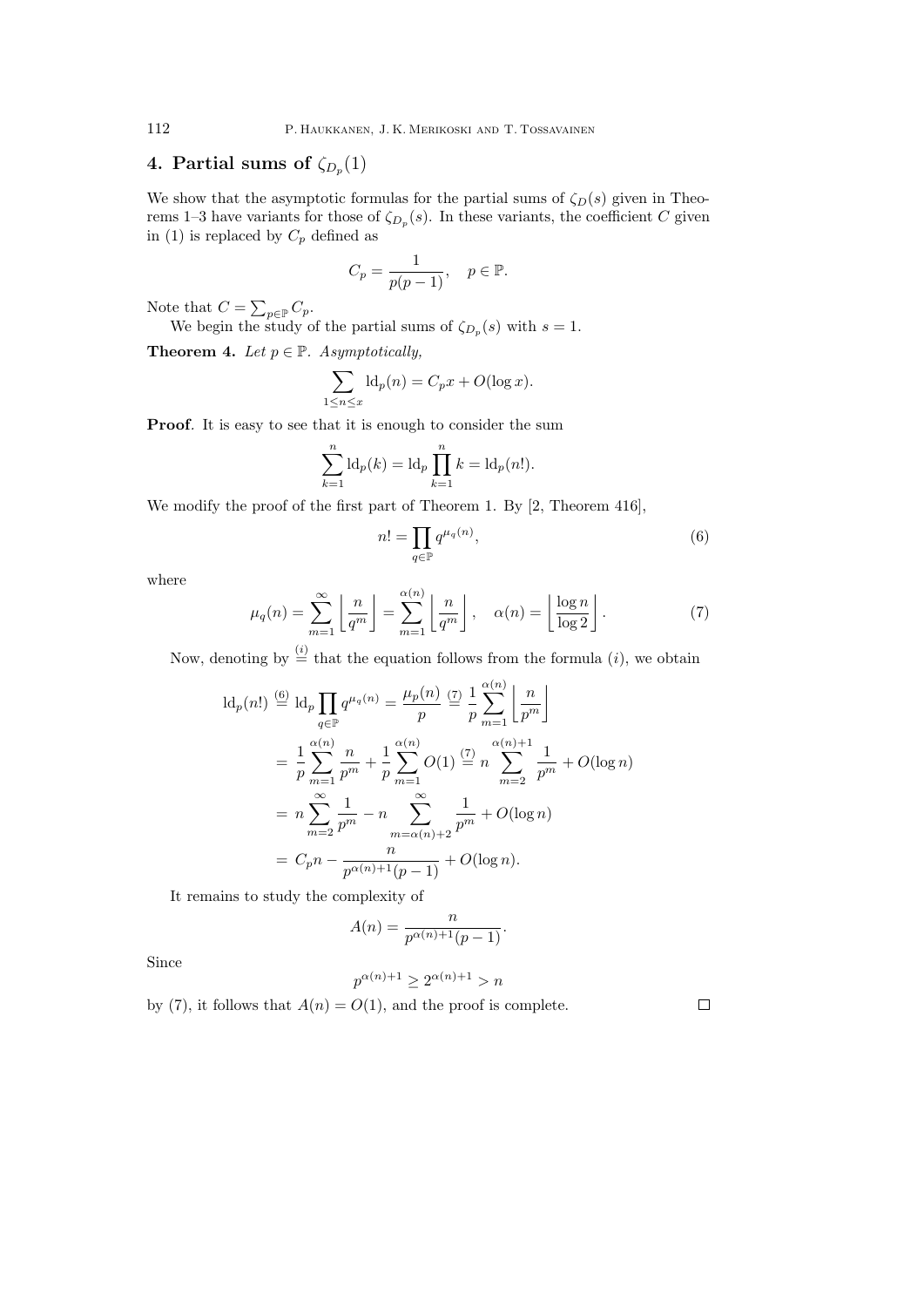# **5.** Partial sums of  $\zeta_{D_p}(s)$  and  $\zeta_{D_p}(s)$

In this section, we continue by studying the second sum of (2), where  $1 \neq s \leq 2$ . We first assume that  $s = 2$ .

**Theorem 5.** *Let*  $p \in \mathbb{P}$ *. Asymptotically,* 

$$
\sum_{1 \le n \le x} \frac{n'_p}{n^2} = C_p \log x + O(1).
$$

**Proof**. The proof is analogous to that of Theorem 2. We apply Lemma 2 to

$$
a_n = \frac{n'_p}{n}, \quad g(x) = \frac{1}{x},
$$

and use Theorem 4.

**Corollary 2.** *Let*  $p \in \mathbb{P}$ *. Then*  $\sigma_{D_p} = 2$ *.* 

**Proof**. Clearly,  $0 \leq n'_p \leq n'$  for all  $n \in \mathbb{Z}_+$ . Since  $\sigma_D = 2$  by Corollary 1, we have  $\sigma_{D_p} \geq 2$ . On the other hand, since by Theorem 5 the series

$$
\sum_{n=1}^{\infty} \frac{n'_p}{n^2}
$$

diverges, it follows that  $\sigma_{D_p} \leq 2$ .

Next, we consider the case of  $1 \neq s < 2$ .

**Theorem 6.** *Let*  $p \in \mathbb{P}$  *and*  $1 \neq s < 2$ *. Asymptotically,* 

$$
\sum_{1 \le n \le x} \frac{n'_p}{n^s} = \frac{C_p}{2 - s} x^{2 - s} + R(x),
$$

*where*  $R(x)$  *is as in Theorem* 3*.* 

**Proof***.* The proof is a simple modification of that of Theorem 3.

**Corollary 3** (see Theorem 1). Let  $p \in \mathbb{P}$ . Then

$$
\sum_{1 \le n \le x} n'_p = C_p \frac{x^2}{2} + O(x^{\delta+1})
$$

*for any*  $\delta > 0$ *.* 

Our results about  $\zeta_{D_p}(s)$  can be extended to concern  $\zeta_{D_p}(s)$  if  $P \subset \mathbb{P}$  is nonempty and finite (or if  $P = \mathbb{P}$ , see Theorem 3). Then  $C_p$  is replaced by

$$
C_P = \sum_{p \in P} \frac{1}{p(p-1)}.
$$

For example, Theorem 4 and Theorem 6 ( $s = 0$ ) extend to

$$
\sum_{1 \le n \le x} \mathrm{ld}_P(n) = C_P x + O(\log x), \quad \sum_{1 \le n \le x} n'_P = C_P \frac{x^2}{2} + O(x^{\delta+1}),
$$

and Corollary 2 extends to  $\sigma_{D_P} = 2$ .

 $\Box$ 

 $\Box$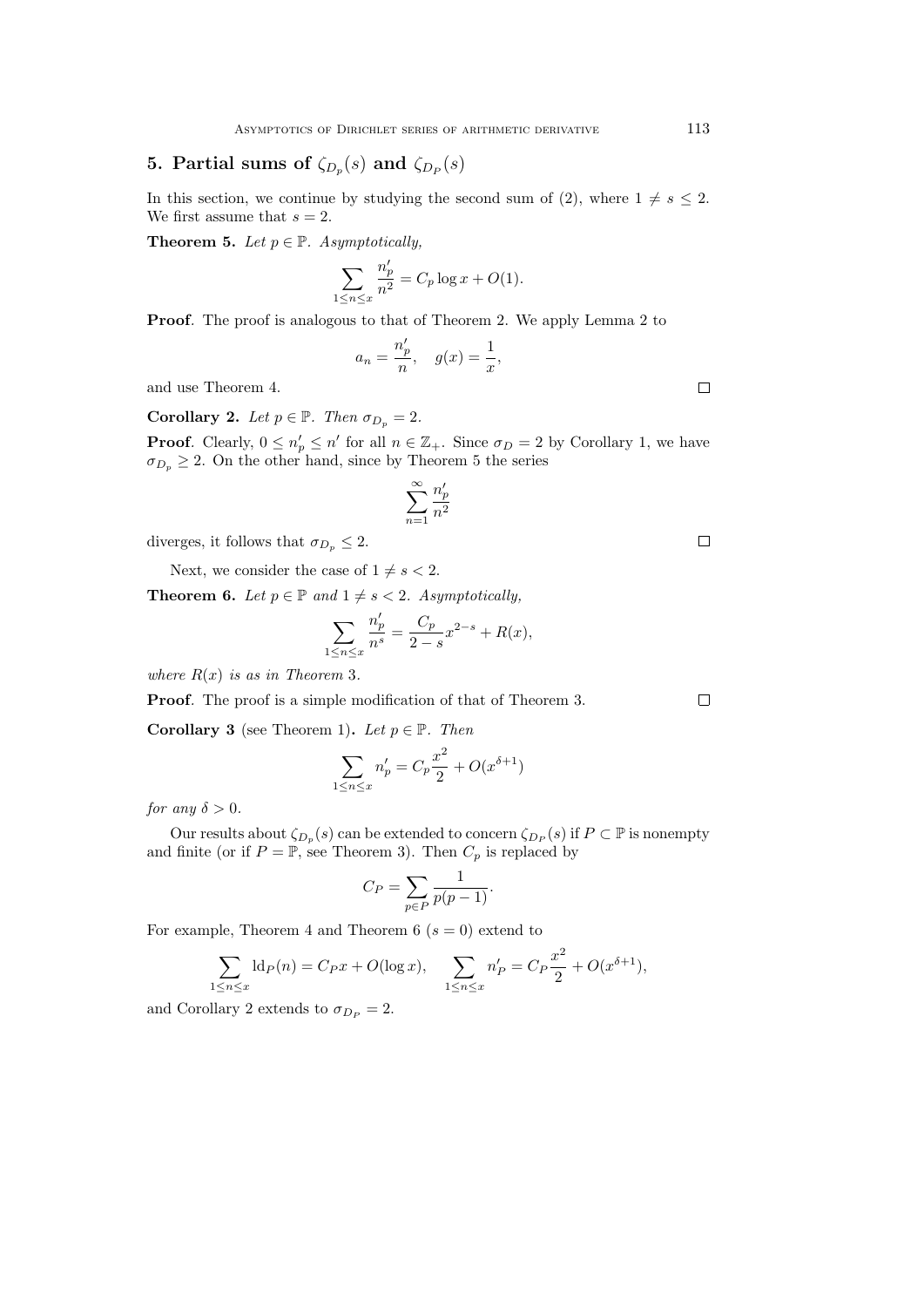# **6.** Reducing  $\zeta_{D_P}$  to  $\zeta$

It is natural to expect that  $\zeta_{D_P}$  has a close relation to the Riemann zeta function  $\zeta$ . For  $\zeta_{D_p}$ , this relation is already known in the following lemma (originally with different terminology and notation):

**Lemma 3** (see [4, Lemma 6]). *Let*  $p \in \mathbb{P}$  *and*  $s > 2$ *. Then* 

$$
\zeta_{D_p}(s) = \frac{\zeta(s-1)}{p^s - p}.
$$

We extend this to  $\zeta_{D_P}$ .

**Theorem 7.** *Let*  $\emptyset \neq P \subseteq \mathbb{P}$  *and*  $s > 2$ *. Then* 

$$
\zeta_{D_P}(s) = \zeta(s-1) \sum_{p \in P} \frac{1}{p^s - p}.
$$

**Proof***.* We have

$$
\zeta_{D_P}(s) = \sum_{n=1}^{\infty} \frac{n'_P}{n^s} = \sum_{n=1}^{\infty} \frac{n \sum_{p \in P} \frac{\nu_p(n)}{p}}{n^s} = \sum_{n=1}^{\infty} \sum_{p \in P} \frac{\nu_p(n)}{pn^{s-1}}.
$$
 (8)

Since the series (8) converges and all its terms are nonnegative, we can change the order of summation. Therefore, by the simple calculation and applying Lemma 3 we obtain

$$
\zeta_{D_P}(s) = \sum_{p \in P} \sum_{n=1}^{\infty} \frac{\nu_p(n)}{pn^{s-1}} = \sum_{p \in P} \sum_{n=1}^{\infty} \frac{np_p(n)}{pn^s} = \sum_{p \in P} \sum_{n=1}^{\infty} \frac{n'_p}{n^s}
$$

$$
= \sum_{p \in P} \zeta_{D_p}(s) = \sum_{p \in P} \frac{\zeta(s-1)}{p^s - p},
$$

completing the proof.

In particular,

$$
\zeta_D(s) = \zeta(s-1) \sum_{p \in \mathbb{P}} \frac{1}{p^s - p}.
$$

#### **7. Three further questions**

In the case of  $s \leq 2$ , Theorems 1–3 give asymptotic formulas for the first sum of  $(2)$ , and Theorems 4–6 give those for the second. What about the case of  $s > 2$ ? Theorems 3 and 6 with  $R(x) = O(1)$  hold also then, but since the main term has a smaller complexity than the error term, we get nothing reasonable out of them. The question about a nontrivial asymptotic formula for the second (and third) sum of  $(2)$  in the case of  $s > 2$  therefore remains open.